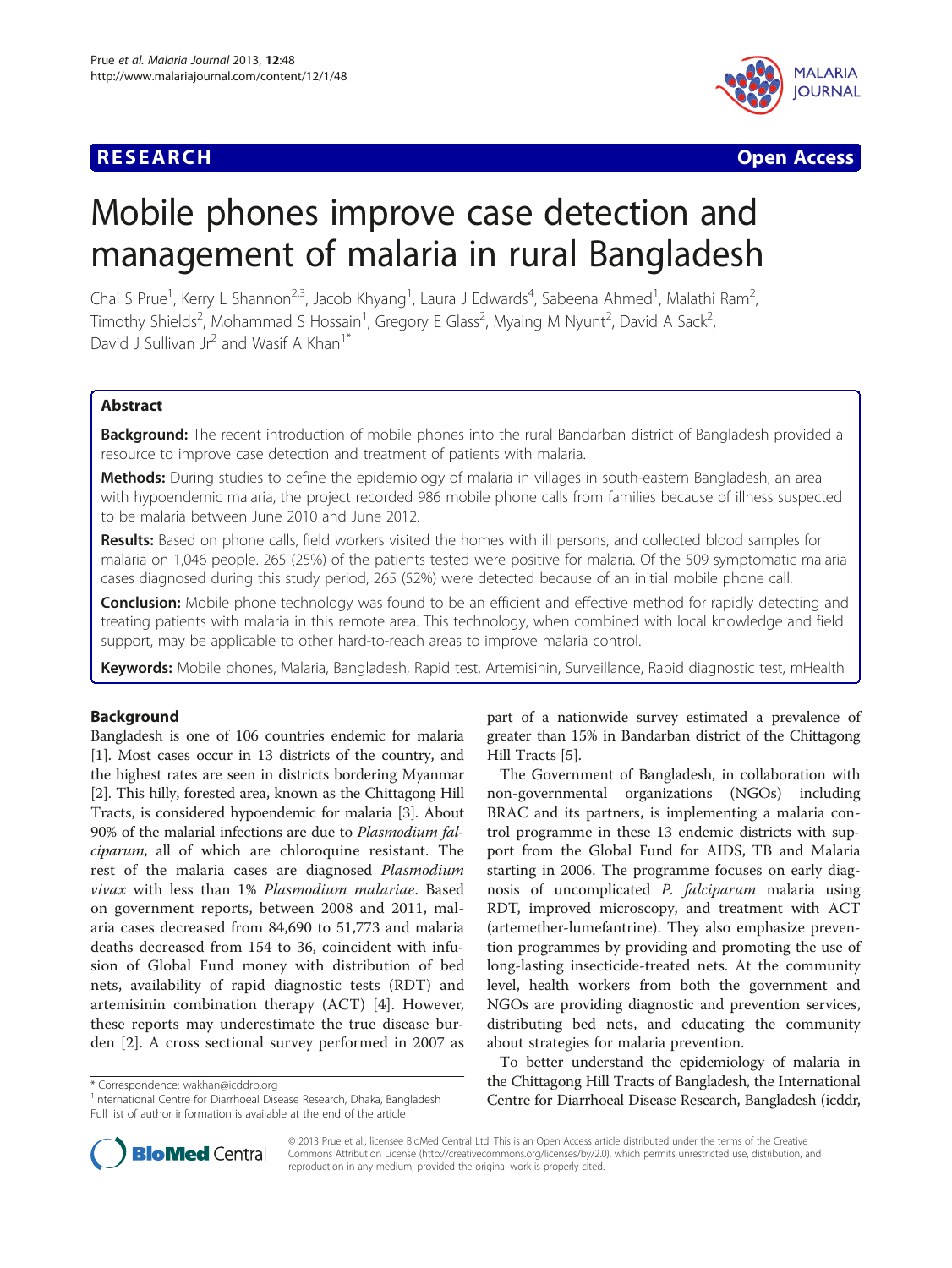b) in collaboration with The Johns Hopkins Malaria Institute (JHMRI) initiated a study in 2009 called, "Mapping Malaria Epidemiology in Bangladesh" in two unions (Rajbilla and Kuhalong) of Bandarban sub district of the Chittagong Hill Tracts [\[3](#page-6-0)].

Since the project began in 2009, mobile phone access and use has increased dramatically in this field site, as it has in many remote areas of developing countries. The increased availability and use of mobile phones has the potential to improve health services [[6\]](#page-6-0). They have been used in a variety of health applications such as reminding and encouraging the use of appropriate guidelines by healthcare workers and as a way to request assistance for maternal emergencies [[7\]](#page-6-0). Mobile phones have also been used to facilitate care of patients with diabetes, HIV-AIDS, and asthma [[8-10](#page-6-0)]. A few studies have reported on benefits of mobile phone use for malaria control in Africa and Asia [\[11-18](#page-6-0)]. Zurovac et al. note that mobile phones can play a vital role in malarial control by increasing communication both between patients and healthcare workers with respect to medication adherence and treatment review as well as between healthcare workers and service managers for disease surveillance, commodity monitoring, pharmocovigilance, post-marketing surveillance and adherence to guidelines [\[15\]](#page-6-0). Brieger notes a number of locations where mobile phone interventions have been tried in these areas with examples including SMS–based reporting systems in Uganda, confirming authenticity of drugs in Nigeria, clinical monitoring of patients in Ghana following treatment, and reducing drug stock outs by SMS monitoring of supply in Tanzania [\[16\]](#page-6-0). One study in Kenya showed significant success in improved correct management of malaria by healthcare workers who received regular text messages with appropriate case management and motivating quotes [[17](#page-6-0)]. Another application tested in Uganda included using mobile phones to improve diagnostic services by capturing microscopy images and sending them to a central review website for feedback and quality control [[18](#page-6-0)]. This work reports on mobile phone use, which improved detection and treatment of cases in the context of an epidemiological study of malaria in a remote Hill Tract of Bangladesh.

## Methods

This research is part of a larger longitudinal study describing the epidemiology of malaria in Rajbila and Kuhalong Unions of Bandarban Sub District, Bandarban district, Bangladesh [[3\]](#page-6-0). The two unions have an area of about 172 square kilometers and a population of approximately 22,000. There are 4,632 households with about four to five persons in a household and about 50% literacy. A majority of the population are tribal people, the predominant tribe being Marma. A census was

carried out initially to define the demographic information of the population; this was updated every four months. The GIS coordinates of each household were also recorded. Malarial infections were documented through both active and passive surveillance. For active surveillance, a random subset of the population, about 40 people a week, was selected for screening regardless of symptoms, using rapid diagnostic tests for both P. falciparum and P. vivax (Falcivax, Zephyr Biomedicals, Verna, Goa, India) and blood film microscopy. Blood was also collected on filter paper for PCR analysis which was performed at a later time. For passive surveillance, symptomatic persons informed one of the 20 field workers who worked in the communities of their symptoms, or they called a team member (most often the medical officer) to report their symptoms. A field worker then goes to the person's home to obtain a blood sample to test for malaria using RDT on site, obtain a blood film for microscopy and filter paper for PCR. If the RDT tested at the site of the person's presentation, or microscopy at the field station was positive, the patients were treated according to national guidelines with artemether-lumefantrine, either immediately in the home for a positive RDT or a day later for negative RDT but positive microscopy (only two cases). PCR was only used for research purposes and not to make clinical decisions. In the beginning of the study, symptomatic persons informed field staff during their frequent visits to communities, and mobile phones were used later as an alternative means of communication when they became available. Specific training on mobile phone use was not given by study personnel.

Participating households in these two unions were provided with phone numbers of the project physician and four other project personnel and informed to call if they had a fever, frequent vomiting, altered mental status, convulsions, yellow discoloration of the eyes or any other serious medical concerns. They were told that the study team could arrange transport if the patient required hospitalization. A strategy was also developed so that people who did not have available credit on their phones (or did not want to use what credit they had), were instructed to call the study physician and then hang up prior to the phone being picked up ("missed call"). The study physician would then call back any missed calls.

The study team began tracking and documenting mobile phone calls in 2010 when an increase in detection of malaria cases using mobile phone calls was first noted. To gain better understanding of the use of mobile phones, an additional study survey on mobile phone use was implemented between July 2011 and July 2012 as part of the regular demographic surveillance with all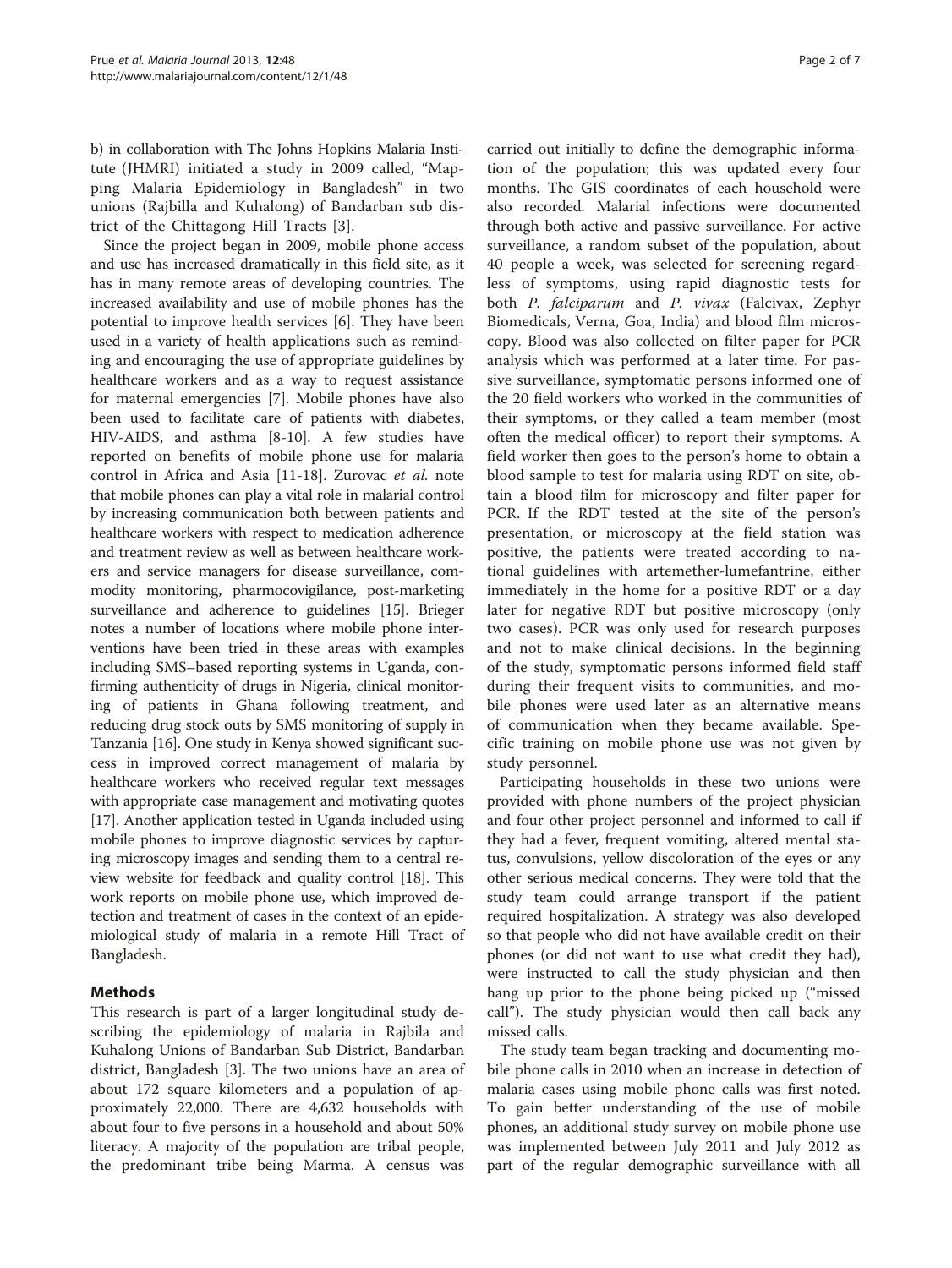4,632 participating households. Questions in this mobile phone survey included number of phones owned, access to borrowed phones, reasons for lack of ownership, history of use of phone for medical purposes or receiving health messages, preference for text versus picture messages, and preference for receiving medication reminders and filling out surveys over phone.

Written informed consent was obtained from all household heads as well as individuals from whom blood specimens were obtained who participated in these studies. The study protocol was approved by the Johns Hopkins Bloomberg School of Public Health and the icddr,b Ethical Review Committee.

## Results

From June 2010 to June 2012, 986 people called the study team to report suspected malaria in one or more people in their household. 857 (87%) of them contacted the medical officer first. Some callers contacted multiple study team members using backup numbers provided and some called multiple numbers or multiple times. These multiple calls from one individual at one time were counted as one call. Those who contacted project staff were then referred to the medical officer for follow up. Sometimes more than one individual was tested in a household or village as a result of one call, resulting in testing of 1,046 people from the 986 individual calls. There were 610 unique numbers out of total 986 mobile calls. Out of 1,046 people tested 265 (25%) positive for malaria by RDT and/or microscopy. The number of mobile phone calls received and of malaria testing and diagnosis in the two study years are presented in Figure 1.

Of a total of 509 symptomatic malaria cases identified from passive surveillance in the two study years, mobile phones were used in 265 (52%) cases. The temporal variation of cases detected with and without mobile phone

use from June, 2010 to June, 2012 is presented in Figure [2](#page-3-0).

The proportion of symptomatic cases reported by mobile phone was higher in Rajbila than Kuhalong (which is closer to Bandarban town) union, but the difference was not statistically significant. The number of calls from villages with no road access was also compared to those near roads. In this area, 30 villages with a total population of 3,395 (16% of study population) were found to be non-accessible, and 77 villages with a population of 18,338 (84% of study population) were accessible via road. Of a total of 265 cases detected as a result of mobile phone calls, 158 (60%) came from communities with road access, while 107 (40%) from communities without. Of a total of 986 calls, 681 (69%) came from communities that were road accessible and 305 (31%) came from the population that was non-accessible by road. This equates to a significantly higher ratio of positive cases to number of calls  $(p < 0.001)$  in the non-accessible areas with 107 cases from 305 calls (35%) compared to 158 cases from 681 calls (23%).

Twelve villages with a total population of about 1900 people (8.6% of study population) in the study area had no network coverage in the villages themselves. From residents of these villages, there were 167 calls (16.9% of calls) that led to malaria testing of 180 people (17.2% of total tested), and 62 of 180 tested (34.4%) were positive. Despite lack of coverage, these communities without a working network were able to reach a mobile phone to call for help as often as those which did have coverage. To make these calls from villages without coverage, persons generally had to climb to the top of a nearby hill to gain access to coverage (about 50 to 150 meters from household).

The results of the mobile phone survey can be found in Table [1](#page-3-0). The survey found that of 4,632 households surveyed, 968 (20.9%) owned at least one phone; 126 (2.7%) owned more than one phone; 81(1.7%) reported to have access to borrowing a phone from a friend or

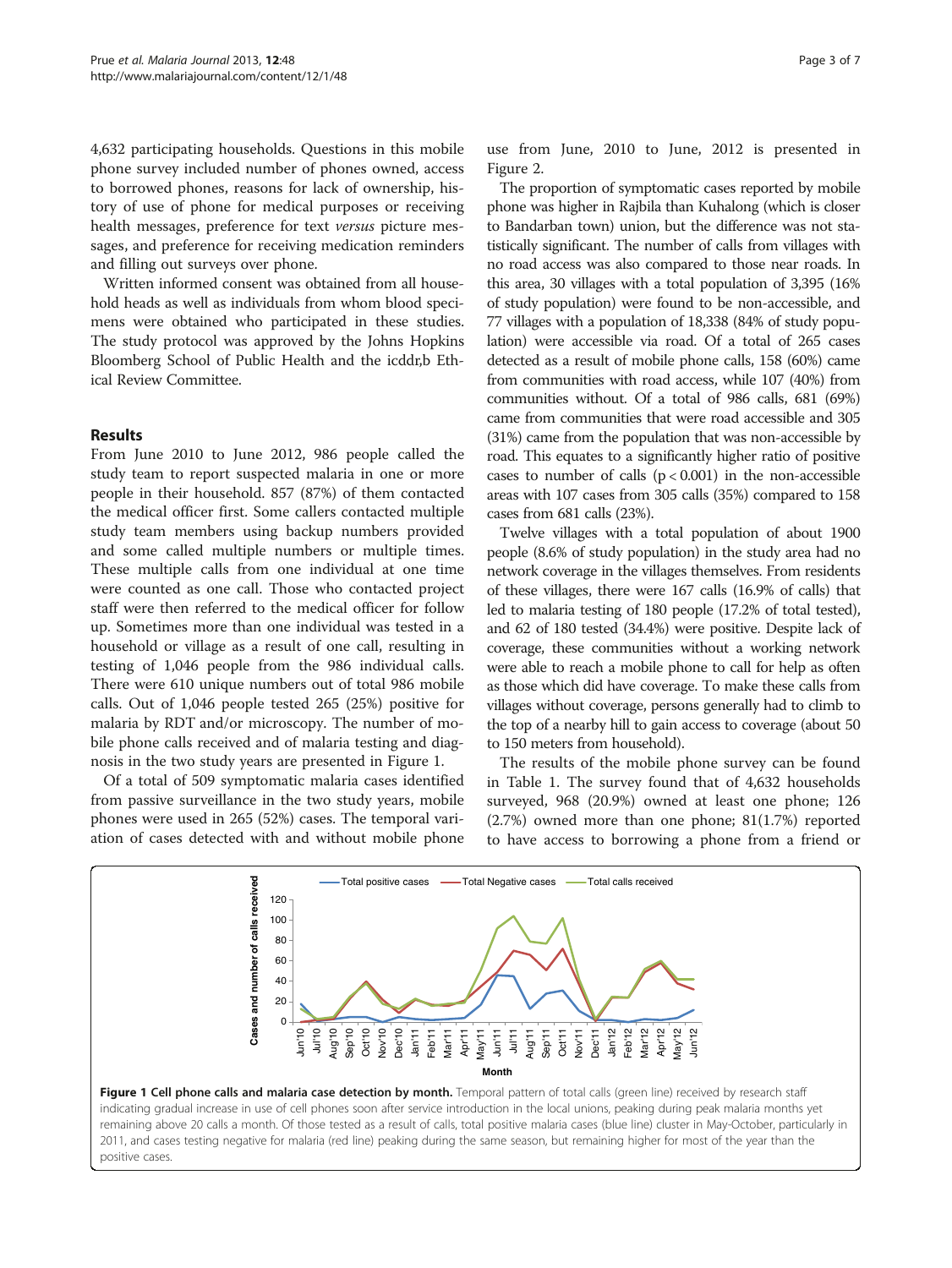<span id="page-3-0"></span>

neighbor to make a call; 3,583 (77.4%) reported no access to phones. Despite these responses by survey, the study found that of the 194 households that had at least one positive case detected as a result of a cell phone call, 148 (76.3%) had stated they had no access in this survey.

Figure [3](#page-4-0) shows the distribution of the households who owned or did not own a mobile phone by self-report on a study questionnaire in 2010. Of note, most communities had at least some cell phone owners. For those who did not have a mobile phone, the major reasons for not

## Table 1 Cell phone survey results

| Survey question topic                                  | <b>Results</b>                                              |
|--------------------------------------------------------|-------------------------------------------------------------|
| Cell phone ownership ( $N = 4,632$ households)         | 842 (18.2%): Own 1 phone                                    |
|                                                        | 126 (2.7%): Own more than 1 phone                           |
|                                                        | 81 (1.7%): Have access to borrowing a phone (if didn't own) |
|                                                        | 3,583 (77.4%): No access to phones                          |
| Reasons for not owning/using phone ( $N = 3,583$ )     | 1782 (49.7%) Never needed to use one                        |
|                                                        | 1449 (40.4%): Cannot afford it                              |
|                                                        | 214 (6.0%): Connection/coverage problems                    |
|                                                        | 138 (3.9%): Don't know how to use one                       |
| Use of phone for medical purposes ( $N = 968$ )        | 546 (56.4%): Yes                                            |
|                                                        | 422 (43.6%): No                                             |
| If yes, for what specific purpose $(N = 546)$          | 461(84.4%): Emergency medical care                          |
|                                                        | 65 (11.9%): Malaria services                                |
|                                                        | 20 (3.7%): Other services                                   |
| If currently receiving health messages ( $N = 968$ )   | 292 (30.2%): Yes                                            |
|                                                        | 24 (2.5%): No                                               |
|                                                        | 652 (67.4%): Don't know                                     |
| Text messaging use $(N = 968)$                         | 468 (48.3%): Use text messaging (all or some of the time)   |
|                                                        | 500 (51.7%): Never use text messaging                       |
| If use text messaging, preference on type $(N = 468)$  | 394 (84.2%): Prefer words and pictures                      |
|                                                        | 73 (15.6%): Prefer words only                               |
|                                                        | 1 (0.2%): Prefer pictures only                              |
| If medication reminders would be helpful ( $N = 968$ ) | 675 (69.7%): Yes                                            |
|                                                        | 18 (1.9%): No                                               |
|                                                        | 275 (28.4%): Don't know                                     |

Survey was conducted between July 2011, and July 2012 among the 4,632 households in the study area.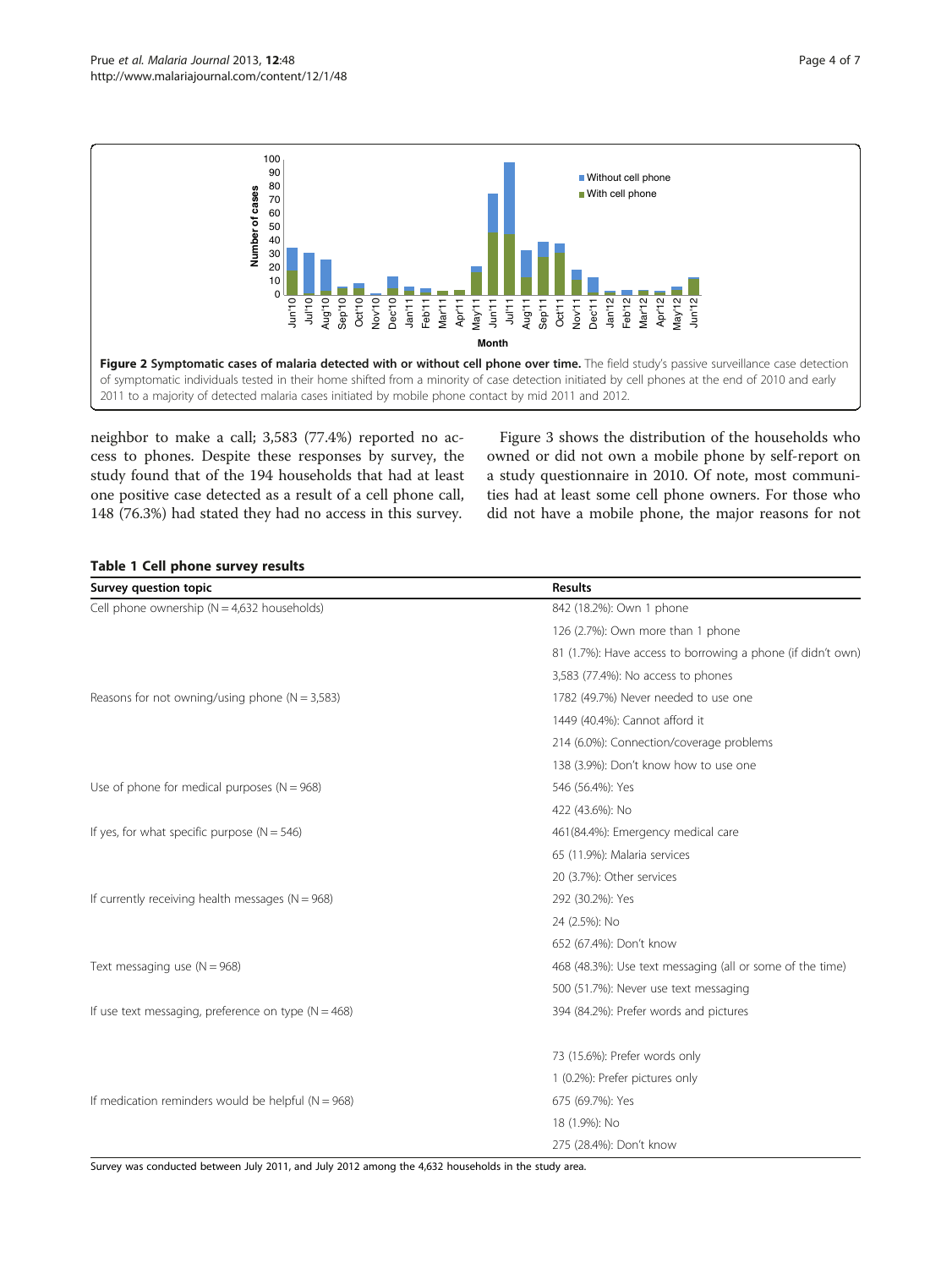<span id="page-4-0"></span>

owning or using one were that they never needed to use one (49.7%), cost (40.4%), connection or coverage problems (6.0%), and not knowing how to use one (3.9%).

For those who did own a phone, just over half (56.4%) stated they had used their phones for medical purposes before, most (84.4%) of these for emergency medical care, and a small number (11.9%) for malaria services. Of current mobile phone owners, 30.2% said they were currently receiving health messages related to National Immunization Days or other public health topics.

With respect to how phones are used, 48.3% of current mobile phone owners said they sometimes use text messaging. Of this group, 84.2% said they preferred text messages with words and pictures, while 15.6% preferred words only. Only one person (0.2%) preferred just pictures. Most (69.7%) stated they would find reminders to take medications helpful, with 28.4% stating they did not know. The majority (67.6%) said they would be willing to respond to surveys over the phone.

## **Discussion**

This study illustrates how mobile phones can be utilized as an effective tool for reporting febrile illness and for requesting assistance for malaria testing and treatment. Mobile phones have expanded rapidly even into some of the most remote areas of Bangladesh. In this study site

in two remote unions near Bandarban city within the Chittagong Hill Tracts, almost every community had at least a few members with a mobile phone. Although mobile phone coverage is not complete, people are able to climb to the top of the hills to get a signal. Despite low household phone ownership and access to borrowed phones, many who did not claim to have access were able to find a way to call. It is plausible that families that do not own a mobile phone may make a greater effort to find a mobile phone in the context of a medical emergency. Also, some families may have gained access to mobile phones since the time of survey. As most communities had at least a few mobile phone owners, it would be logical that these may have been found and borrowed in this context.

In this study, the mobile phone use was shown to increase communication between the study team and participants allowing more careful follow up. Not only has the use of mobile phones helped increase more potential cases tested and followed, optimizing the research agenda, but also it provided a great service to the community. With access to mobile phones, community members were able to have access to rapid diagnosis and treatment, possibly reducing the likelihood of reliance on local medicine men or drug vendors, and therefore the risk of incorrect results and inappropriate medical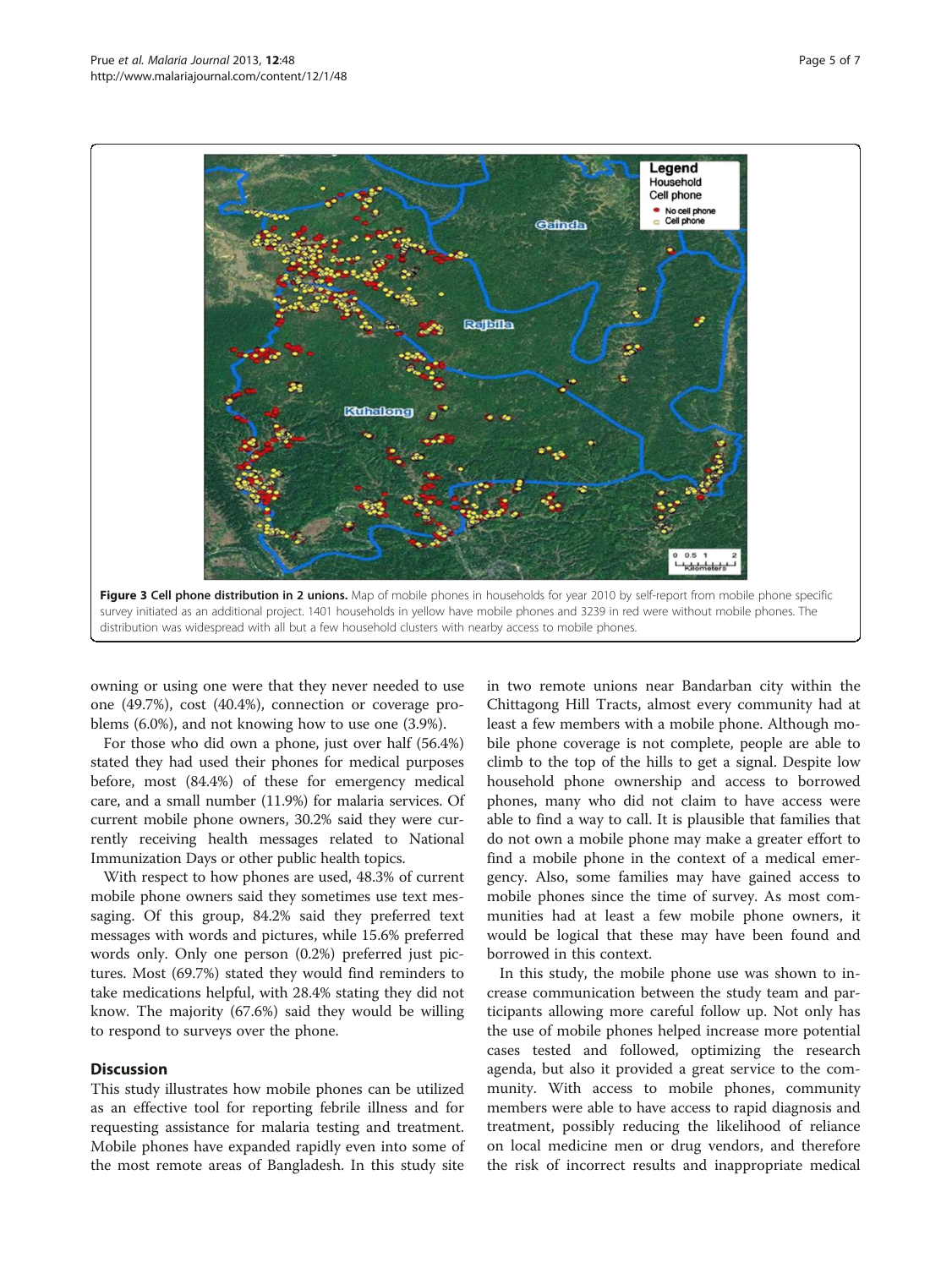advice/treatment [[13\]](#page-6-0). Thus, use of mobile phones, when combined with a strong national health program that provides correct treatment options, could also reduce the threat of drug resistance [\[16](#page-6-0)].

Mobile phones allowed a prompt treatment of patients at home since the call alerted the field workers to visit the patient's home, leading to an early RDT testing and treatment. This rapid response is especially important for more severe cases who were now able to receive rapid treatment without travelling long distances to reach services. Provision of prompt treatment is likely to improve clinical outcomes. In the future, mobile phones could also be used to provide treatment reminders and follow-up, and current mobile phone owners generally quite open to receiving such reminders. In malaria endemic areas where many are not literate, picture messages could potentially be used for such reminders, but in this survey most preferred a combination of written and picture messages. These strategies have been shown to be successful in robust randomized trials of text messages to improve adherence [[19\]](#page-6-0). A potential constraint to this approach, however, is that many of the phones do not accommodate picture messages.

Although lack of road access did not affect the likelihood of phone use, the proportion of positive cases from these calls was higher from communities without road access and the potential benefit of mobile phone health calls for the communities without road access was likely greater than those with road access in terms of saving time and providing access to services. Furthermore, the ability of the study team to provide these services has improved the quality of communication between communities and the study team staff. An additional benefit to the efficiency of the project is the ability of the research teams to call families prior to routine visits to families living in remote villages to confirm that the family is home.

There are several challenges when using mobile phones: a) When a patient calls in the evening, the patient or field worker may have to wait until the next morning since travel after dark may not be safe; b) Occasionally when responding to a call, the field workers found that the family had already left to seek other help before the team arrived; c) For those without mobile phone coverage, the family member may have climbed to the top of a hill to make the emergency call, but was not able to receive a follow-up call after they returned to their village; d) Sometimes people have little credit on their phone so they cannot speak for a long time. In this case, the missed call mechanism used by the study physician was found to be quite effective; e) Finally, if the physician's phone is lost or stolen, important phone calls might be missed. This risk was minimized by leaving five different numbers to call with each household.

There are other possible concerns from shared mobile phone use related to stigma and privacy when integrating mobile phones into health programmes in developing countries [[20\]](#page-6-0). Although this study mainly used mobile phones to respond to calls, other studies where text reminders were sent for medication adherence faced difficulties with privacy/confidentiality since these text messages could potentially be seen by other households or community members. In the context of malaria, which has no associated stigma, the advantages of rapid diagnosis and treatment far outweigh these potential concerns. However, if such programmes were expanded to more sensitive issues such as HIV/AIDS or STDs, these concerns would have to be weighed carefully with potential benefits.

Positive impact of mobile phone use in this study is consistent with a few other reports of using mobile phones in malaria programmes, especially to encourage the use of appropriate guidelines by healthcare workers. A study in Kenya showed that health worker adherence to treatment guidelines for outpatient malaria treatment was improved with the use of text message reminders [[21\]](#page-6-0). One study reported monitoring anti-malarial drug use and adverse reactions in Nigeria [[11\]](#page-6-0). Another study in Thailand used mobile phones for case investigation, follow-up for treatment compliance and monitoring patients' symptoms [\[13\]](#page-6-0).

A limitation of this research study is its generalizability. This project field site is one which is intensely monitored by the study's field staff. The field workers were recruited from the project area so they have detailed knowledge of the area and the people. The health care staff serving other areas may not be as familiar with their catchment area. The key to successful use of mobile phones in similar programmes will depend not only on the mobile phone technology, but on pairing the technology with the on-the-ground knowledge of the area and the people. Nevertheless, this study has demonstrated an effective means for covering remote areas and using mobile phones as a tool to improve project efficiency, as well as quality and timeliness of care as non-governmental organizations and government agencies expand their programmes. As the use of mobile phones is dramatically increasing, the way in which mobile phones are used will continue to change and expand.

## Conclusion

Mobile phones may emerge as a vital tool in case detection and delivery of healthcare services in the Chittagong Hill Tracts, Bangladesh. Mobile phone networks were acquired only recently in this area of the country, almost a decade later than the rest of Bangladesh. The study findings show that many cases of malaria were detected and treated appropriately, even in remote areas, with the